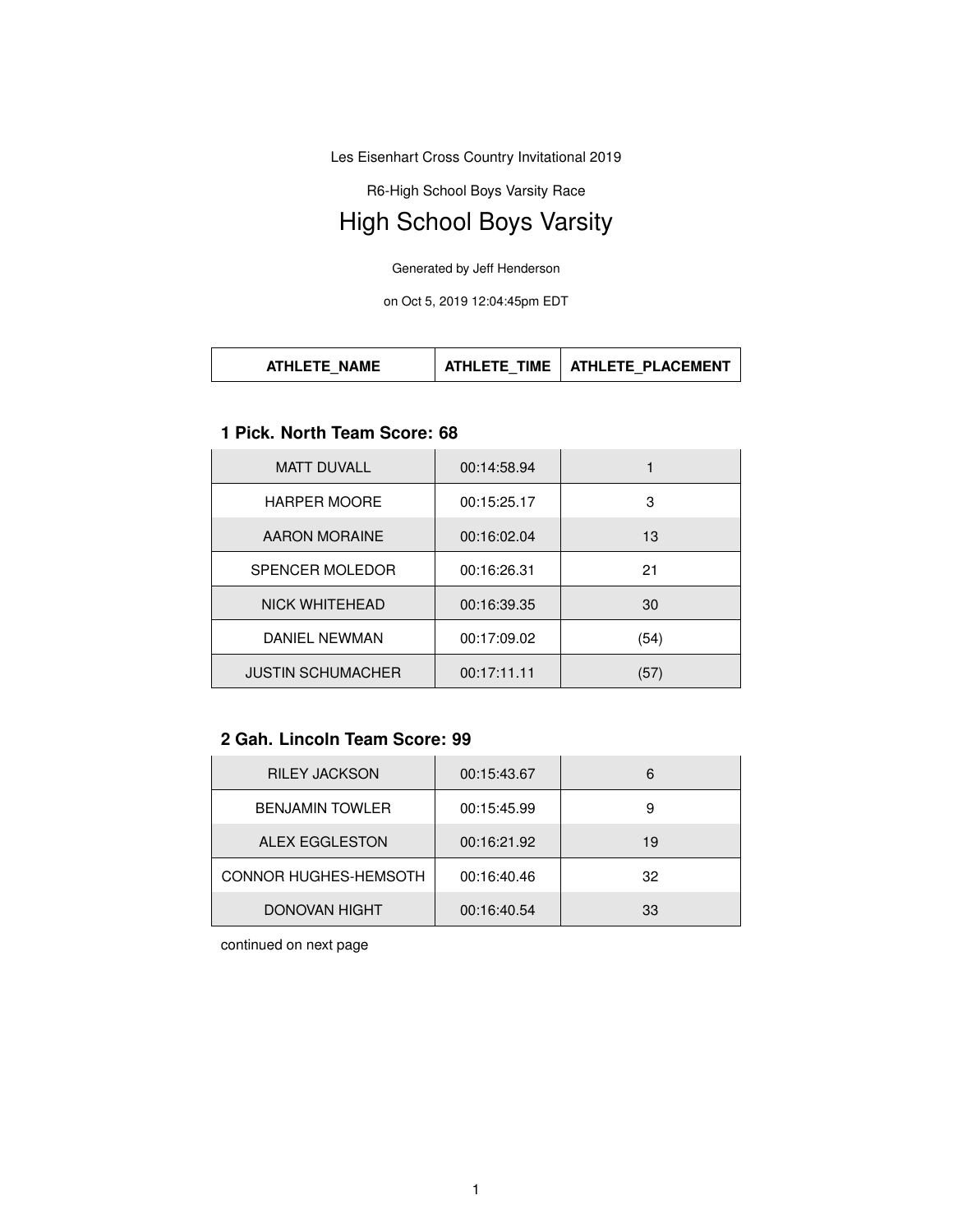continued from previous page

| <b>ATHLETE NAME</b> | <b>ATHLETE TIME</b> | <b>ATHLETE PLACEMENT</b> |
|---------------------|---------------------|--------------------------|
| RYAN MEHALIC        | 00:17:27.10         | (64)                     |
| <b>ISAIAH ROWE</b>  | 00:17:45.98         | (68)                     |

# **3 Thom. Worthington Team Score: 106**

| ZUBIN JHA              | 00:15:39.63 | 4    |
|------------------------|-------------|------|
| <b>NOAH SILLIMAN</b>   | 00:16:12.32 | 15   |
| NATE JOHNSON           | 00:16:13.50 | 16   |
| <b>JACK CAINE</b>      | 00:16:35.38 | 27   |
| <b>BENJAMIN SMITH</b>  | 00:16:55.21 | 44   |
| ANDRES MIRA            | 00:17:10.39 | (56) |
| <b>MACARIO ETIENNE</b> | 00:17:12.88 | (58) |

# **4 Olen. Liberty Team Score: 119**

| <b>JACK HUMENAY</b>    | 00:15:52.22 | 11   |
|------------------------|-------------|------|
| <b>CALEB OGLE</b>      | 00:16:28.14 | 22   |
| <b>JACOB FELDMAIER</b> | 00:16:30.74 | 23   |
| <b>TANNER SUTTON</b>   | 00:16:34.43 | 26   |
| <b>JUDD OGLE</b>       | 00:16:44.30 | 37   |
| R.J. LAROSA            | 00:16:54.96 | (43) |
| <b>WINSTON FOX</b>     | 00:17:03.04 | (49) |

### **5 Centerville Team Score: 149**

| AIDAN DOWNS    | 00:15:58.83 | 19 |
|----------------|-------------|----|
| PARKER BLOSSER | 00:16:35.61 | 28 |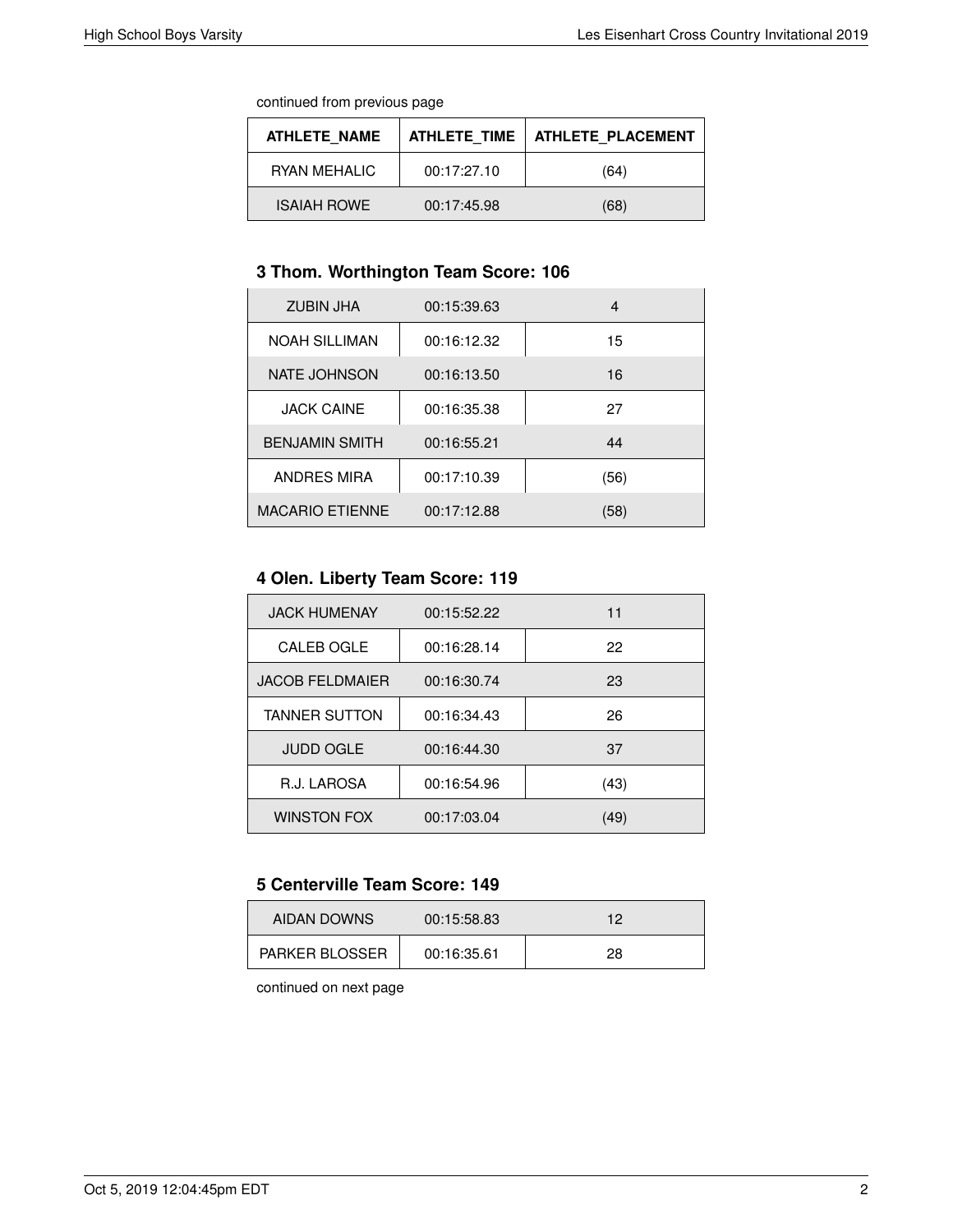| continued from previous page |  |  |
|------------------------------|--|--|
|                              |  |  |

| <b>ATHLETE NAME</b>    | <b>ATHLETE TIME</b> | <b>ATHLETE PLACEMENT</b> |
|------------------------|---------------------|--------------------------|
| <b>JUSTIN DAVIDSON</b> | 00:16:42.26         | 35                       |
| <b>JACOB SPAULDING</b> | 00:16:42.86         | 36                       |
| <b>TYLER JOB</b>       | 00:16:45.48         | 38                       |
| ETHAN ZEISER           | 00:16:47.86         | (41)                     |
| <b>ISAAC EINSTEIN</b>  | 00:16:52.09         | $ 42\rangle$             |

# **6 Wor. Kilbourne Team Score: 166**

| <b>TANNER WILLIAMS</b>    | 00:15:18.73 | 2    |
|---------------------------|-------------|------|
| <b>JOHN CUOZZO</b>        | 00:15:41.52 | 5    |
| LUKE MILLER               | 00:16:39.43 | 31   |
| <b>GABE KNUTH</b>         | 00:17:14.22 | 59   |
| <b>WILL BARTRAM</b>       | 00:17:56.67 | 69   |
| WILL FRANKE               | 00:18:10.02 | (72) |
| <b>JACKSON PINSCHENAT</b> | 00:18:11.42 | (74) |

## **7 Lancaster Team Score: 167**

| <b>ORION THRESS</b>  | 00:16:24.32 | 20   |
|----------------------|-------------|------|
| <b>LUKE SEYMOUR</b>  | 00:16:34.30 | 25   |
| <b>KALEB STULL</b>   | 00:16:36.90 | 29   |
| <b>TREVOR LANOY</b>  | 00:16:55.99 | 46   |
| NOAH JOHNSON         | 00:16:57.12 | 47   |
| <b>KOBE FETTY</b>    | 00:17:01.03 | (48) |
| <b>COLTON THRESS</b> | 00:17:09.68 | (55) |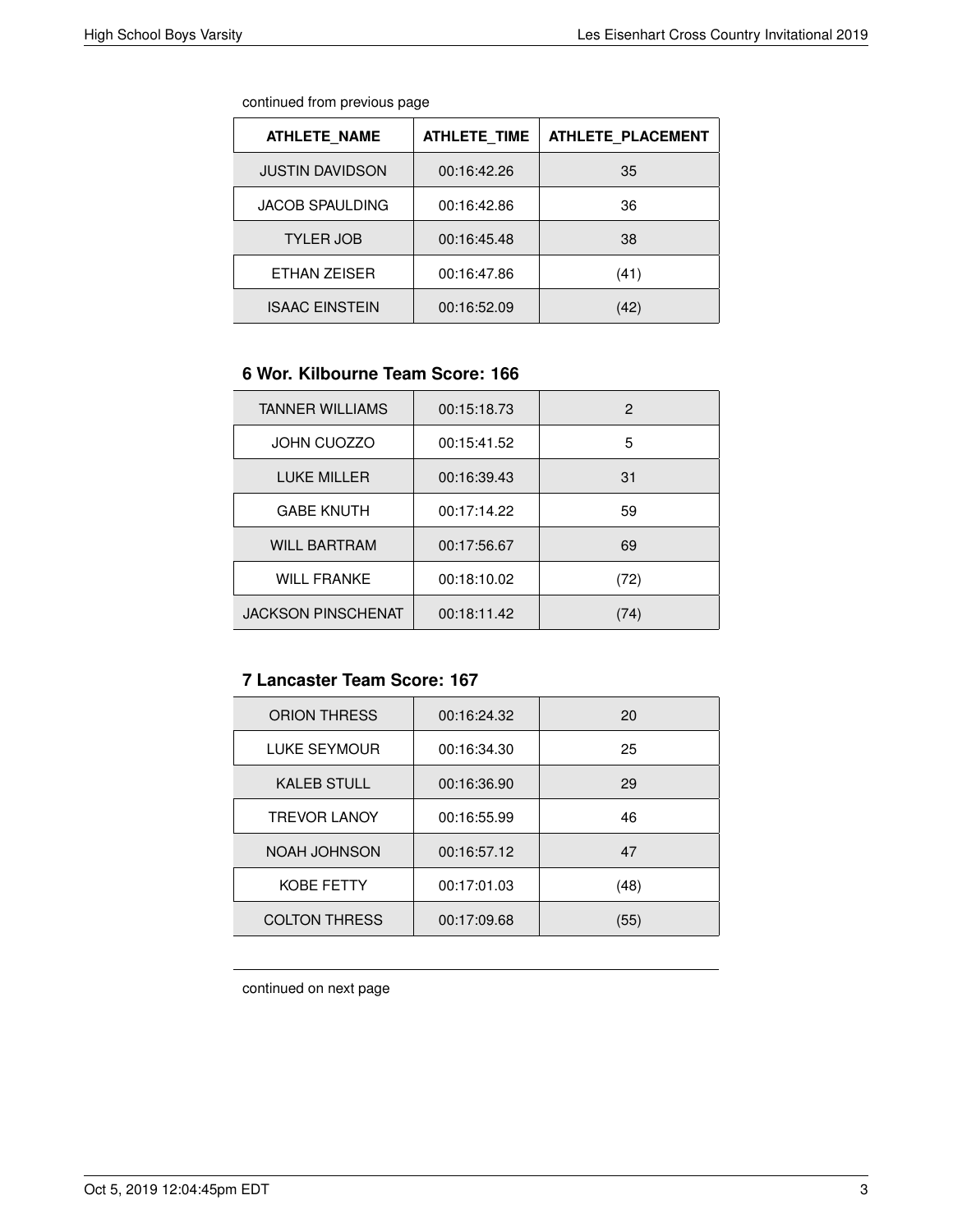| continued from previous page |  |  |
|------------------------------|--|--|
|------------------------------|--|--|

| <b>ATHLETE NAME</b>            | <b>ATHLETE TIME</b> | <b>ATHLETE PLACEMENT</b> |  |
|--------------------------------|---------------------|--------------------------|--|
| 8 Reynoldsburg Team Score: 180 |                     |                          |  |
| <b>WENDESEN KING</b>           | 00:16:03.35         | 14                       |  |
| <b>SETH DAVIS</b>              | 00:16:21.61         | 18                       |  |
| <b>MARS DAVIS</b>              | 00:16:32.47         | 24                       |  |
| DOMINIC SABO                   | 00:17:05.83         | 51                       |  |
| <b>MEKHI DEJARNETTE</b>        | 00:18:11.13         | 73                       |  |
| ANDY POTTER                    | 00:18:15.08         | (76)                     |  |
| <b>GRANT BOONE</b>             | 00:18:29.14         | (78)                     |  |

## **9 GlenOak Team Score: 191**

| <b>TOMMY RICE</b>       | 00:15:44.03 |      |
|-------------------------|-------------|------|
| <b>CORDELL FLOYD</b>    | 00:15:44.37 | 8    |
| <b>MATTHEW TSCHANTZ</b> | 00:17:06.33 | 52   |
| <b>TOBIE DUFFIE</b>     | 00:17:19.46 | 61   |
| <b>BRODY FRAVEL</b>     | 00:17:23.55 | 63   |
| <b>CORDER HOUK</b>      | 00:17:40.15 | (66) |
| ETHAN LAUGHMAN          | 00:17:44.92 | (67) |

# **10 Dub. Coffman Team Score: 204**

| <b>LIAM SHAUGHNESSY</b> | 00:16:18.70 | 17 |
|-------------------------|-------------|----|
| <b>NOAH CLEMENS</b>     | 00:16:46.21 | 39 |
| <b>ISSAC FRANK</b>      | 00:16:55.94 | 45 |
| SHASHWAT RAO            | 00:17:05.01 | 50 |
| <b>RYAN LOYNES</b>      | 00:17:07.96 | 53 |